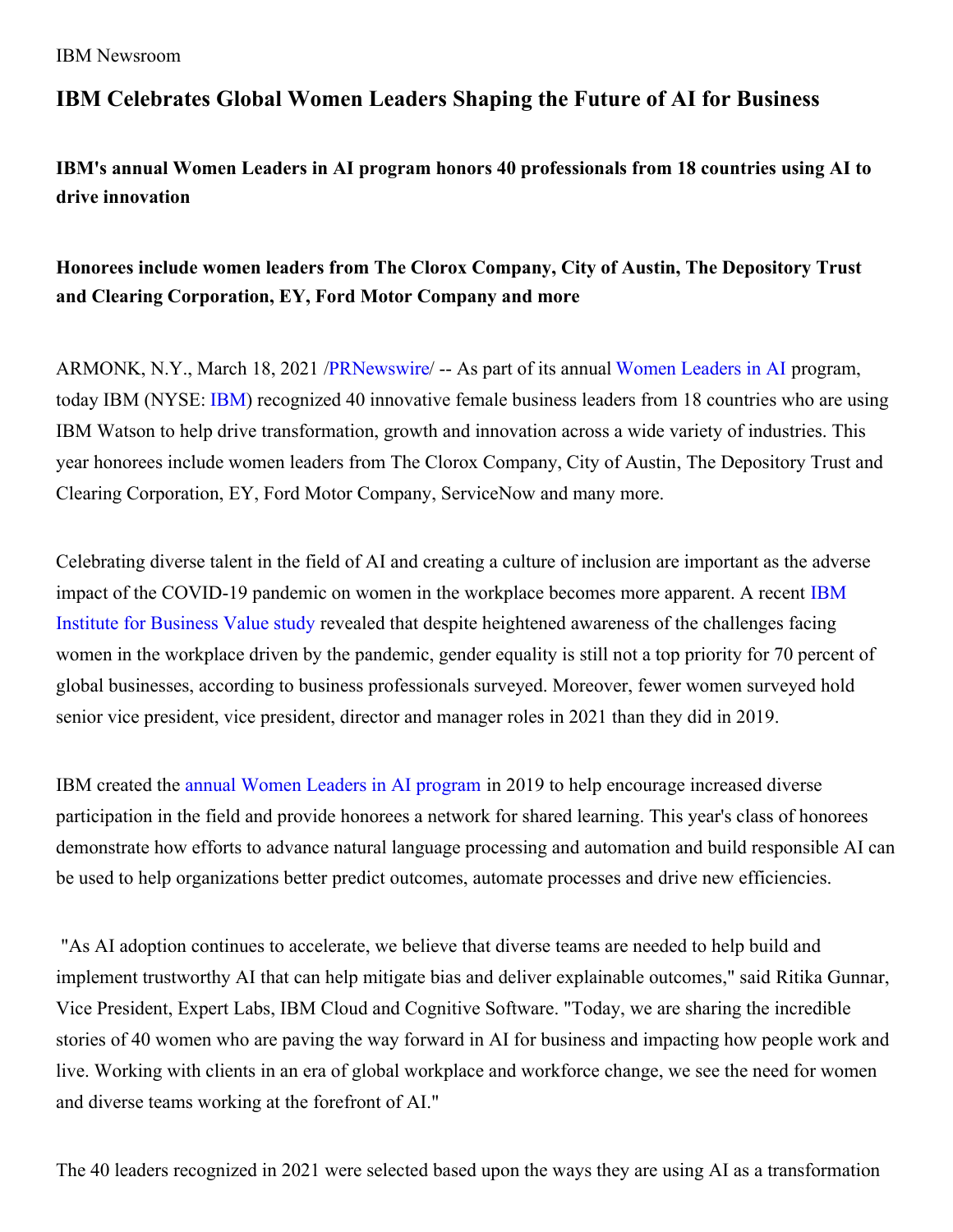agent to help drive results for their organizations and the employees, customers and citizens they serve. Examples include:

- **Improving the effectiveness of advertising with AI:The Ad Council** partners with top advertisers and marketers to create campaigns that address pressing social issues. President and CEO **Lisa Sherman** used IBM Watson Advertising Accelerator to help improve the effectiveness of the Love Has No Labels "Fight for Freedom" initiative, which promotes diversity and inclusion, and is currently leveraging the technology for their "It's Up To You" COVID-19 vaccine education initiative
- **Empowering independent farmers with crop forecasts:** Farmers in developing countries often lack the tools and means to critical resources that could help them prepare and grow their crops efficiently. **Manoela Morais, Chimka Munkhbayar** and **Helen Tsai** created a [solution](https://c212.net/c/link/?t=0&l=en&o=3101129-1&h=393302048&u=https%3A%2F%2Fdeveloper.ibm.com%2Fblogs%2Fcall-for-code-winner-agrolly-expands-to-new-countries&a=a+solution) called **Agrolly,** as part of Call for [Code](https://c212.net/c/link/?t=0&l=en&o=3101129-1&h=3761953843&u=https%3A%2F%2Fdeveloper.ibm.com%2Fcallforcode%2F&a=Call+for+Code) in 2020, which uses IBM Watson to help farmers plan crop production and minimize risks caused by extreme weather conditions.
- **Detecting cybersecurity threats in global financial markets: The Depository Trust and Clearing Corporation (DTCC)** provides post-trade infrastructure for global financial markets, standardizing and simplifying administration of safety-critical securities transactions. **Poonam Verma**, who oversees DTCC's critical cybersecurity services function, implemented IBM services to help further advance the organization's cyber detection capabilities.
- **Meeting the challenge of a threefold surge in customer service calls:** As conversation volumes surged due to COVID-19 uncertainty, **Ekaterina Ostankova** and her team at **Lloyds Banking Group** helped design and define a solution using IBM Watson Assistant that enables customers to get support quickly. She drives adoption of conversational AI to unlock new opportunities for the bank and seeks to support customers by resolving ever more complex queries through messaging and web channels.
- **Helping teenagers land their first job with a friendly avatar:** Finding your first job can be intimidating, so Australian bank **Westpac** created "Wendy," a friendly digital coach, that answers spoken and written questions about job preparation. **Annie Shu,** Manager of Strategy and Innovation, used IBM Watson natural language processing capabilities to help make Wendy engaging and relatable. She championed Wendy's cause with bank executives and led the service design and innovation development teams.

#### **The 2021 IBM Women Leaders in AI [honorees](https://c212.net/c/link/?t=0&l=en&o=3101129-1&h=2228260138&u=https%3A%2F%2Fwww.ibm.com%2Fwatson%2Fwomen-leaders-in-ai%2F2021-list&a=2021+IBM+Women+Leaders+in+AI+honorees) are:**

- **Joan Francy**, CEO, **AdMed** (United States)
- **Chimka Munkhbayar**, Co-founder, **Agrolly** (Mongolia)
- **Manoela Morais**, CEO and Co-founder, **Agrolly** (Brazil)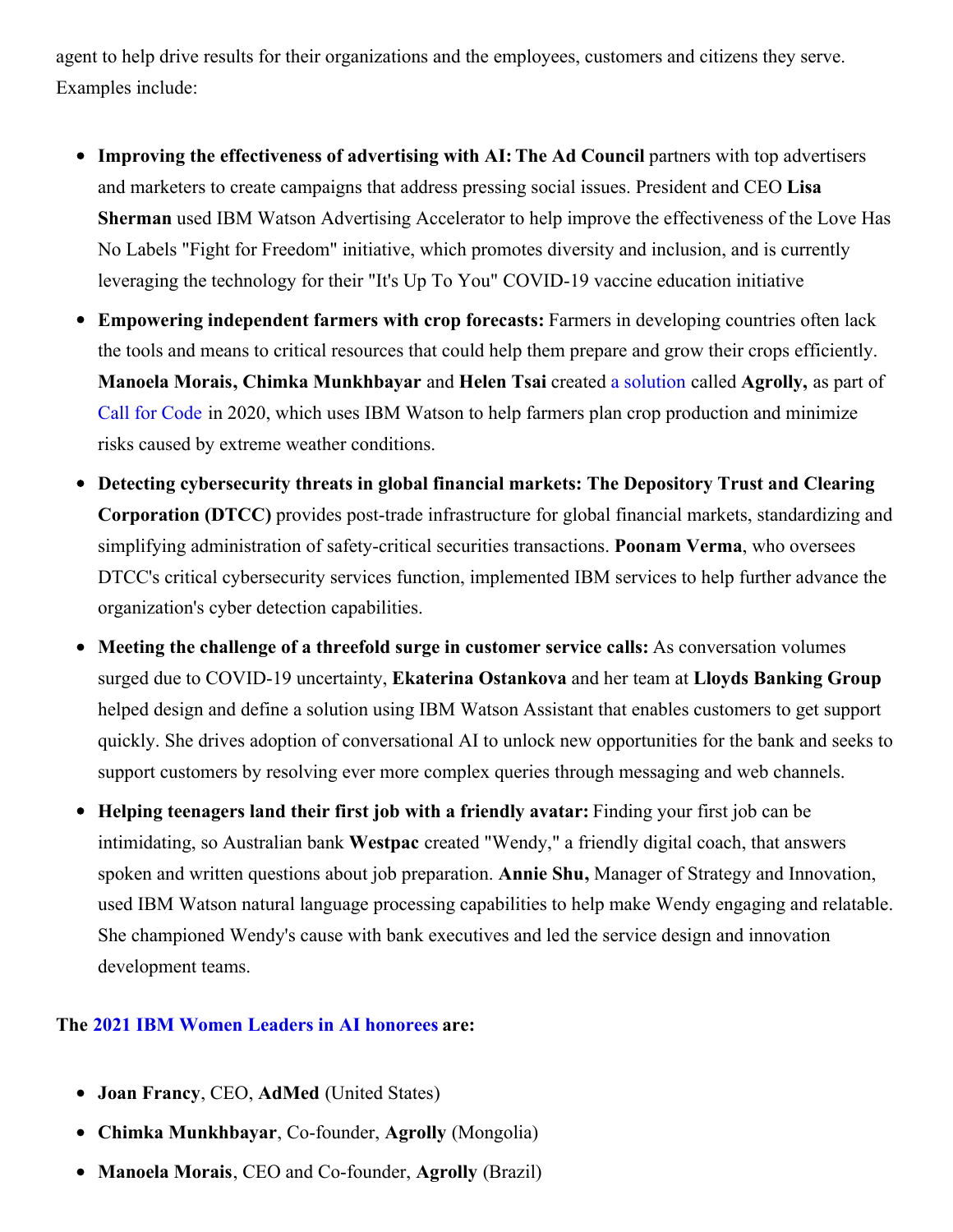- **Helen Tsai**, Web Developer Lead and Co-founder, **Agrolly** (Taiwan)
- **Airei Soh**, Assistant Manager, Marketing Strategy System & Solution Planning, **All Nippon Airways** (Japan)
- **Leah Karlin**, Director of Machine Learning and Data Engineering, **At Point of Care** (United States)
- **Fella Benaziza**, UX Designer Consultant, **Capgemini France** (France)
- **Elisabetta Burei**, BRM Technology CRM, **CheBanca!** (Italy)
- **Divya Rathanlal**, Emerging Technology Program Manager, **City of Austin Texas** (United States)
- **Regina Olivares**, Principal Management Analyst, **Clark County** (United States)
- **Siew Choo Soh**, Managing Director, **DBS** (Singapore)
- **Sandra Corkern**, Associate Director, Real Estate Technology and Innovation,**EY (Ernst & Young LLP)** (United States)
- **Jennifer Turner**, Senior Director, Digital Innovation, Strategy and Transactions, **EY-Parthenon (Ernst & Young LLP)** (United States)
- **Sabita Sharma**, AVP, Automation and Innovation, **Everest Re Group** (United States)
- **Tracey Hawes**, General Manager, Marketing and Trading, **Fine Wine Delivery** (New Zealand)
- **Julie Losee**, Manager, Equipment Lease Accounting, **Ford Motor Company** (United States)
- **Denise Stokowski**, Group VP, Platform Products, **Gainsight** (United States)
- **Hagit Tzafrir**, SVP Healthcare Division, **Harel Insurance & Finance** (Israel)
- **Annapurna Vishwanathan**, Former Head of Digital, **HCCB (Hindustan Coca-Cola Beverages Pvt. Ltd.)** (India)
- **Curren Katz**, Director of Data Science R&D, **Highmark Health** (United States)
- **Satoko Maeda**, Senior Managerial Staff, **Hiroshima Prefectural Government** (Japan)
- **Mari Sasaki**, Data Construction and Media Product Director, **Kakuichi** (Japan)
- **Anette Böhm**, General Manager, Corporate HR, **KBC Group** (Belgium)
- **Ekaterina Ostankova**, Product Manager Virtual Assistant Lab, **Lloyds Banking Group** (United Kingdom)
- **Kaori Matsue**, Senior Director, General Manager of Responsible Care and Quality Assurance Division, **Mitsui Chemicals** (Japan)
- **Alu Rodríguez**, SVP Business Transformation, **NH Hotel Group** (Spain)
- **Jeanette Fürst**, Director of Sales, **OpenAdvice IT Services** (Germany)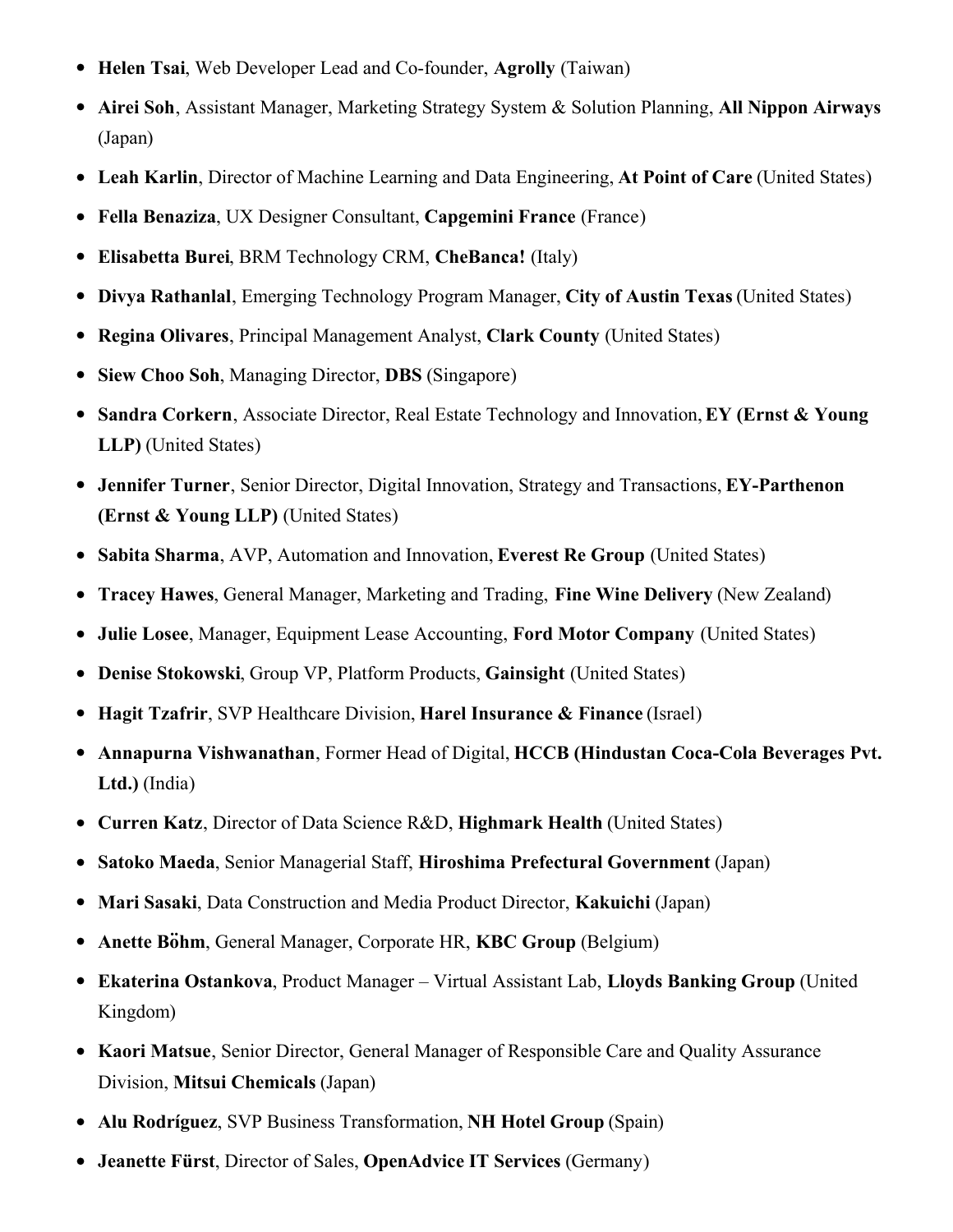- **Donatella Sciuto,** Professor of Computer Engineering and Executive Vice Rector, **Politecnico di Milano** (Italy)
- **Bharathi Ramadass**, IT Product Manager, **ServiceNow** (United States)
- **Gema T. Pérez Ramón**, Director, Taxation Office, **Madrid Municipality** (Spain)
- **Melissa Dorey**, Digital Experience Principal, **Telstra** (Australia)
- **Lisa Sherman**, President and CEO, **The Ad Council** (United States)
- **Pam Griffin**, Associate Director, Cleaning Division, **The Clorox Company** (United States)
- **Poonam Verma**, Managing Director, Head of Security Engineering and Operations, **The Depository Trust and Clearing Corporation (DTCC)** (United States)
- **Supaluck Umpujh**, Chair, **The Mall Group** (Thailand)
- **Manami Endo**, IT Planning Section, Information System Department, **TRUSCO Nakayama Corporation** (Japan)
- **Mio Sugihara**, Assistant Manager, System Management Section, **TRUSCO Nakayama Corporation** (Japan)
- **Catharine Fennell**, CEO, **videoBIO** (Canada)
- **Amy Oding**, Operational Support and Automation Manager, **Vodafone** (New Zealand)
- **Annie Shu**, Manager of Strategy and Innovation, **Westpac** (Australia)

Explore the stories of how these women leaders are using AI to help transform their businesses — and the lessons they've learned along the way — at [https://www.ibm.com/watson/women-leaders-in-ai](https://c212.net/c/link/?t=0&l=en&o=3101129-1&h=1537375783&u=https%3A%2F%2Fwww.ibm.com%2Fwatson%2Fwomen-leaders-in-ai&a=https%3A%2F%2Fwww.ibm.com%2Fwatson%2Fwomen-leaders-in-ai)

#### **About IBM Watson**

Watson is IBM's AI technology for business, helping organizations to better predict and shape future outcomes, automate complex processes, and optimize employees' time. Watson has evolved from an IBM Research project, to experimentation, to a scaled, open set of products that can run anywhere. With more than 40,000 client engagements, Watson is being applied by leading global brands across a variety of industries to transform how people work. To learn more, visit: [https://www.ibm.com/watson](https://c212.net/c/link/?t=0&l=en&o=3101129-1&h=1387762329&u=https%3A%2F%2Fc212.net%2Fc%2Flink%2F%3Ft%3D0%26l%3Den%26o%3D3007168-1%26h%3D3486222227%26u%3Dhttps%253A%252F%252Fwww.ibm.com%252Fwatson%26a%3Dhttps%253A%252F%252Fwww.ibm.com%252Fwatson&a=https%3A%2F%2Fwww.ibm.com%2Fwatson).

**Media Contact:** Zachery Bishop IBM Media Relations [Zachery.bishop@ibm.com](mailto:Zachery.bishop@ibm.com)